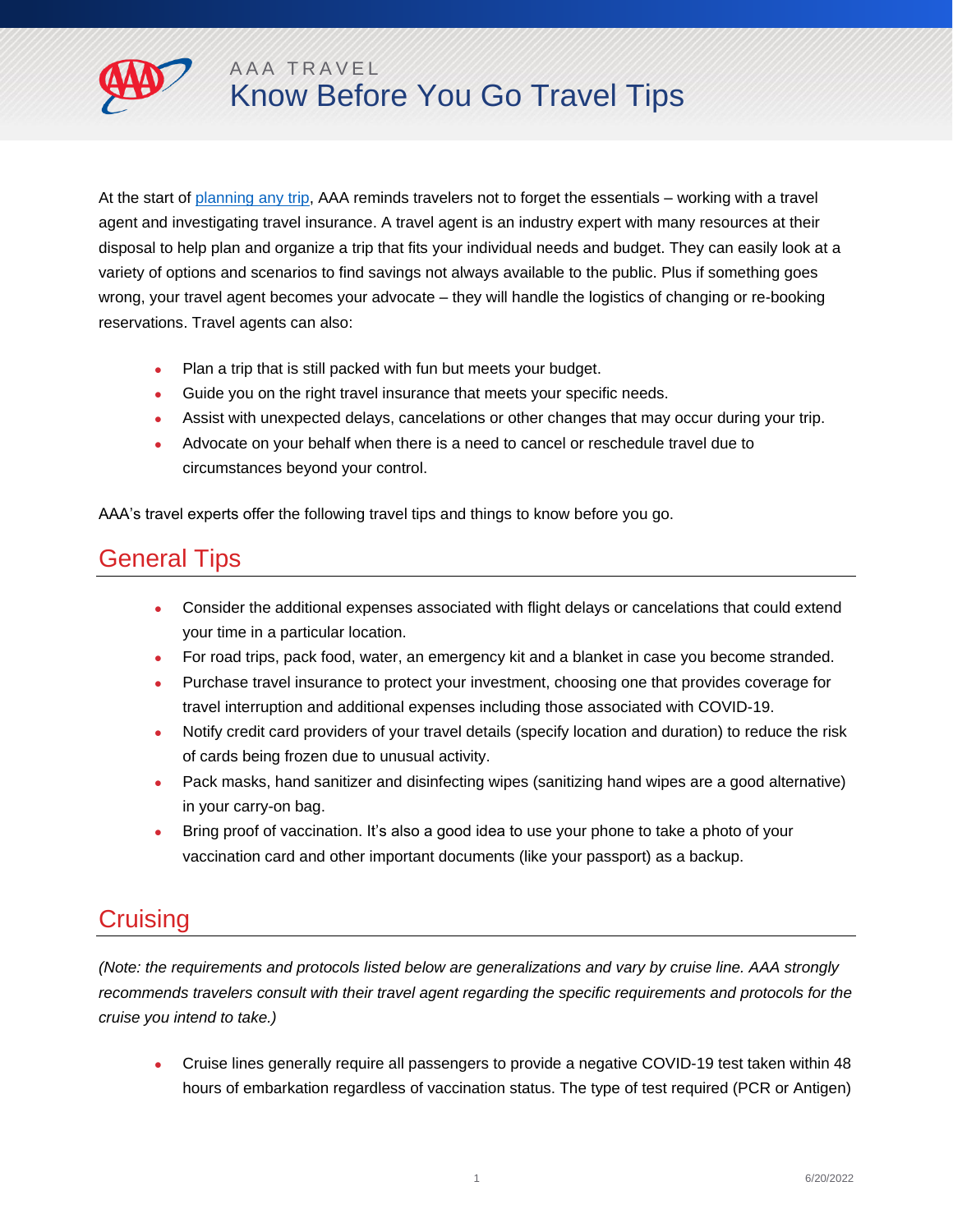depends on the cruise line, and the age of the passenger and is at the passenger's expense. Testing for children varies by cruise line and embarkation port.

- Proof of a negative COVID-19 test is not required to disembark a cruise ship upon completion of a cruise in a U.S. homeport. Testing may be required if you are flying home to a country outside of the U.S. and may be at the passenger's expense.
- Mask protocols vary by cruise line so travelers are encouraged to check ahead of time to understand if or when they will need to wear a mask.
- Onboard buffets are open but staffed by the crew who will serve you (versus being self-service).
- Cruises are offering entertainment such as production shows, singers, comedians, musicians, lecturers, arts and crafts, bingo, classes and art auctions.
- Freedom to explore a port independently may be impacted by local authorities and passenger vaccination status. In some cases, passengers may be required to take a ship-organized shore excursion if they want to go ashore.
- Passengers should carry a mask and their vaccination card ashore as they may be required to show it to enter shops, restaurants or attractions.

## **Touring**

- Work closely with your [AAA Travel Agent](https://travel.aaa.com/) in the week and/or days before your departure for the most current information on entry requirements (which may vary depending on your destination).
- If you are taking a guided tour, be sure to check if guided tours require travelers to be fully vaccinated.
- Be aware that adjustments could be made to the itinerary during your tour based on current conditions in the destination. The Tour Guide will keep everyone informed if changes occur.
- At least one month before departure, make an appointment for a PCR test that will meet the timeline set by your destination. We suggest that a QR code be requested from the PCR tester you select since more destinations are requiring this.
- Confirm that a return test is being arranged by your tour operator, or inquire where at your destination you can obtain one conveniently.
- Bring extra masks to wear throughout your trip if needed or required.
- In preparation for your trip, be aware that some restaurants/activities may be closed due to COVID-19 restrictions.
- Based on your destination, there may be reduced hours and/or masks may be required to enter some establishments (i.e. museums, public buildings).
- Tour providers also will provide current travel information on their websites. Check this before departure.

## Lodging

 Confirm your hotel's cancellation/change policies before booking so you are not surprised by unexpected penalties.